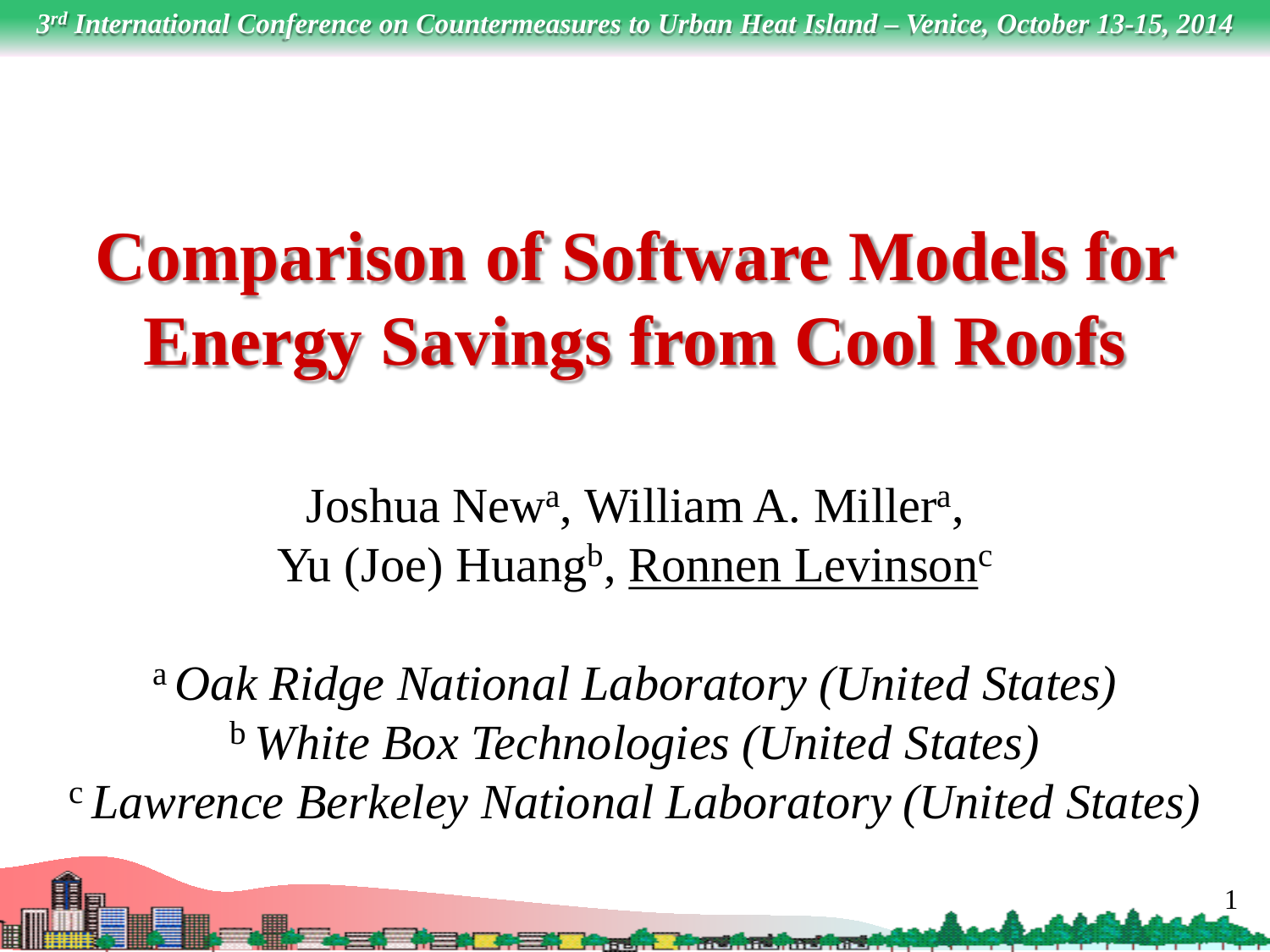### **The Roof Savings Calculator (RSC) is a webbased tool to estimate cool-roof energy savings**

**Roof Savings Calculator (RSC)** 

**Beta Release v0.92** 

**Oak Ridge National Laboratory Lawrence Berkeley National Laboratory** 

### **Introduction**

The Roof Savings Calculator was developed as an industry-consensus roof savings calculator for commercial and residential buildings using whole-building energy simulations. It is built upon the DOE-2.1E engine for fast energy simulation and integrates AtticSim for advanced modeling of modern attic and cool roofing technologies. An annual simulation of hour-by-hour performance is calculated for the building properties provided based on weather data for the selected location. Annual energy savings reported are based upon heating and cooling loads and thus this calculator is only relevant to buildings with a heating and/or cooling unit.

### **Roof Savings Calculator**

To begin, please select from the following options:



### **RSC = doe2attic + web interface doe2attic = DOE2.1E + AtticSim**

| $\leftarrow$ $\rightarrow$<br>×                                                                                                                                                                                                                                                                                                                                                                                       | rscoml.gov/rsc_main.htm?calc=res |                                                                                                                                                                                                                        |                                                                                                                                                                                                                                                     | Q☆ 同 % 日 |  |
|-----------------------------------------------------------------------------------------------------------------------------------------------------------------------------------------------------------------------------------------------------------------------------------------------------------------------------------------------------------------------------------------------------------------------|----------------------------------|------------------------------------------------------------------------------------------------------------------------------------------------------------------------------------------------------------------------|-----------------------------------------------------------------------------------------------------------------------------------------------------------------------------------------------------------------------------------------------------|----------|--|
| Apps N Inbox (126) - milevi (3) Facebook (A) RSC database @ ASTM International                                                                                                                                                                                                                                                                                                                                        |                                  |                                                                                                                                                                                                                        |                                                                                                                                                                                                                                                     |          |  |
|                                                                                                                                                                                                                                                                                                                                                                                                                       |                                  | Residential<br>Roof Savings Calculator (RSC)<br>Beta                                                                                                                                                                   |                                                                                                                                                                                                                                                     |          |  |
| 1014-06-20                                                                                                                                                                                                                                                                                                                                                                                                            |                                  |                                                                                                                                                                                                                        |                                                                                                                                                                                                                                                     |          |  |
| The Roof firmings Chiculmor (RSC) is underpring revision and validation. Results from the current version of RSC (Sets release 0.92) may be inscitates and should not be cated.<br>Go to: Administration                                                                                                                                                                                                              |                                  |                                                                                                                                                                                                                        |                                                                                                                                                                                                                                                     |          |  |
| Seriestant metaps<br>Building                                                                                                                                                                                                                                                                                                                                                                                         |                                  | $\blacktriangledown$                                                                                                                                                                                                   |                                                                                                                                                                                                                                                     |          |  |
| 1. Cheese location (unalise worthw).                                                                                                                                                                                                                                                                                                                                                                                  |                                  |                                                                                                                                                                                                                        |                                                                                                                                                                                                                                                     |          |  |
| Dead water                                                                                                                                                                                                                                                                                                                                                                                                            |                                  |                                                                                                                                                                                                                        |                                                                                                                                                                                                                                                     |          |  |
| 2. Building Type:<br>Presente                                                                                                                                                                                                                                                                                                                                                                                         |                                  |                                                                                                                                                                                                                        |                                                                                                                                                                                                                                                     |          |  |
| 3. Coadinized Sear term (8 <sup>2</sup> ): 0<br>252                                                                                                                                                                                                                                                                                                                                                                   |                                  |                                                                                                                                                                                                                        |                                                                                                                                                                                                                                                     |          |  |
| 4. Number of floor                                                                                                                                                                                                                                                                                                                                                                                                    |                                  |                                                                                                                                                                                                                        |                                                                                                                                                                                                                                                     |          |  |
| $\begin{array}{l} 1.$ Year of concernation: $\begin{array}{l} 0.33282202 \\ 0.334224202 \\ 0.334524202 \end{array} \end{array}$                                                                                                                                                                                                                                                                                       |                                  |                                                                                                                                                                                                                        |                                                                                                                                                                                                                                                     |          |  |
| a pa-1011                                                                                                                                                                                                                                                                                                                                                                                                             |                                  |                                                                                                                                                                                                                        |                                                                                                                                                                                                                                                     |          |  |
| Heating/Cooling                                                                                                                                                                                                                                                                                                                                                                                                       |                                  |                                                                                                                                                                                                                        |                                                                                                                                                                                                                                                     |          |  |
| 6. ITCAC equipment<br>is Electric best years)<br># Noticel get finance                                                                                                                                                                                                                                                                                                                                                |                                  |                                                                                                                                                                                                                        |                                                                                                                                                                                                                                                     |          |  |
| PL Electricity price (onan per kWh) @                                                                                                                                                                                                                                                                                                                                                                                 |                                  |                                                                                                                                                                                                                        |                                                                                                                                                                                                                                                     |          |  |
| 188.1<br>P7. Nameni po price (dollar: por 1000 fr <sup>3</sup> ): $\dot{\bf{u}}$ : 000                                                                                                                                                                                                                                                                                                                                |                                  |                                                                                                                                                                                                                        |                                                                                                                                                                                                                                                     |          |  |
| 7. Hanting 1910en eHoleney (APUE). $\oplus$<br>$\oplus$ High-eHoleney (FC-t)<br>$\oplus$ Mid-eHoleney (EC-t)<br>$\cong$ Leve eHonory (72-t)<br>                                                                                                                                                                                                                                                                       |                                  |                                                                                                                                                                                                                        |                                                                                                                                                                                                                                                     |          |  |
|                                                                                                                                                                                                                                                                                                                                                                                                                       |                                  |                                                                                                                                                                                                                        |                                                                                                                                                                                                                                                     |          |  |
| I. Cooling tyres<br>in filterary (MEE): $\Phi$ = High-efficiency<br>$\langle 12\rangle$ = Michelbosovy $\langle 12\rangle$ = Levelbiancy<br>$\langle 32\rangle$ = $\langle 24\rangle$<br>or Courtess                                                                                                                                                                                                                  |                                  |                                                                                                                                                                                                                        |                                                                                                                                                                                                                                                     |          |  |
| Roof 1 - Existing Roof                                                                                                                                                                                                                                                                                                                                                                                                |                                  |                                                                                                                                                                                                                        | Roof 2 - Cool Roof Comparison                                                                                                                                                                                                                       |          |  |
|                                                                                                                                                                                                                                                                                                                                                                                                                       |                                  | 11 Red rps                                                                                                                                                                                                             |                                                                                                                                                                                                                                                     |          |  |
|                                                                                                                                                                                                                                                                                                                                                                                                                       |                                  | $\begin{smallmatrix} 0 & T_0^* \\ 0 & \text{Mech} \end{smallmatrix}$<br>$\equiv$ Arglarit shingle                                                                                                                      |                                                                                                                                                                                                                                                     |          |  |
| 8. Renf 1794<br>$\alpha$ Tós $\alpha$ Mersi<br>$\alpha$ Asplato desapa                                                                                                                                                                                                                                                                                                                                                |                                  |                                                                                                                                                                                                                        |                                                                                                                                                                                                                                                     |          |  |
| 11. Indus reflexuare (aps<br>d $3$ yri) $\begin{array}{l} 0.895 \\ 0.895 \\ \eta = 10\tau_0 \\ \eta = 2\sigma_0 \end{array}$                                                                                                                                                                                                                                                                                          |                                  |                                                                                                                                                                                                                        | 18. babe reflectence (aps<br>d $3$ yri): $\odot$ 62% $\odot$<br>$\odot$ 7% $\odot$ 42% $\odot$ 42%                                                                                                                                                  |          |  |
| $^{+39}_{-37}$<br>in Castras                                                                                                                                                                                                                                                                                                                                                                                          |                                  | $\frac{1}{2}$ $\frac{20}{20}$<br>O. Castron                                                                                                                                                                            |                                                                                                                                                                                                                                                     |          |  |
| 11. Thermal su                                                                                                                                                                                                                                                                                                                                                                                                        |                                  | 28. Thermal en                                                                                                                                                                                                         |                                                                                                                                                                                                                                                     |          |  |
| 11. Thermal emissions (egal 3 yer)<br>$\approx$ Acrylic Al-Ta metel cool (1794)<br>$\approx$ Bree Al-Ta metel cool (2794)<br>$\approx$ Metellic field typical cooling (7094)<br>$\approx$ Metellic field explicit cooling (7094)<br>$\approx$ Disc meters<br>i                                                                                                                                                        |                                  | 21. Above-therebing reaching                                                                                                                                                                                           | 20. The<br>result maintains (agad 2 yer) $\approx$ Acrylic Al-Za costad and (2<br>Pe) $\approx$ Bern Al-Za costad and (2<br>Pe) $\approx$ Mernin fade equiled costag (7<br>Pe) $\approx$ Mernin cand (2<br>Pe) $\approx$ Pears are<br>notably (2*s) |          |  |
|                                                                                                                                                                                                                                                                                                                                                                                                                       |                                  | $\begin{smallmatrix} 0&\text{Tm}\\ 0&\text{Nq} \end{smallmatrix}$                                                                                                                                                      |                                                                                                                                                                                                                                                     |          |  |
|                                                                                                                                                                                                                                                                                                                                                                                                                       |                                  |                                                                                                                                                                                                                        |                                                                                                                                                                                                                                                     |          |  |
|                                                                                                                                                                                                                                                                                                                                                                                                                       |                                  | $\begin{array}{l} \mbox{12. Find (corresponds)}\\ =\mbox{NqA (clups 117)}\\ +\mbox{ 31.03ms (2.11 - dups - 1.12)}\\ \mbox{0. Let } \mbox{clups 2.11} \end{array}$<br>11. Radioar barrier precess:<br>$\frac{0}{4}$ Yan |                                                                                                                                                                                                                                                     |          |  |
| 17. Above-feesching ventilation:<br>$\frac{1}{2}\frac{2\pi}{3}$<br>$\begin{array}{l} \mbox{13. Find the number} \\ = 75 \, \mathrm{ph} \, (\mathrm{days} \pm 5.12) \\ + \ \mathrm{Nederies} \, (\mathrm{2.12} \, - \mathrm{days} \, - 8.12) \\ \odot \ \mathrm{Lurs} \, (\mathrm{days} \pm 2.12) \end{array}$<br>14. Kedinar kurrier presear:<br>$\frac{1}{2}$ $\frac{1}{2}$<br>17. Avic in advises the 0-17 per Bod. |                                  |                                                                                                                                                                                                                        |                                                                                                                                                                                                                                                     |          |  |
|                                                                                                                                                                                                                                                                                                                                                                                                                       |                                  |                                                                                                                                                                                                                        | 54. Arris in educion (kr $\hbar^2$ "F per Bra) ( $\frac{2-75}{5-25}$                                                                                                                                                                                |          |  |
|                                                                                                                                                                                                                                                                                                                                                                                                                       |                                  |                                                                                                                                                                                                                        |                                                                                                                                                                                                                                                     |          |  |
|                                                                                                                                                                                                                                                                                                                                                                                                                       |                                  |                                                                                                                                                                                                                        |                                                                                                                                                                                                                                                     |          |  |
| $\begin{array}{l} 0.374 \\ 0.374 \\ 0.344 \\ \end{array}$<br>16. Dace Incuries<br>21 Conditioned space<br>31 Artis                                                                                                                                                                                                                                                                                                    |                                  | 25. Dec lease<br>ii Canditional space<br># Artis                                                                                                                                                                       |                                                                                                                                                                                                                                                     |          |  |
| $\begin{array}{l} \mbox{17. Dun leading:}\\ \mbox{= Inposed (1P4)}\\ \mbox{= Inappend (1P5)} \end{array}$                                                                                                                                                                                                                                                                                                             |                                  | $\begin{array}{l} 24. \textbf{D} with a large: \\ \textcolor{blue}{\footnotesize \begin{array}{l} \text{logust}(P_1) \\ \textcolor{blue}{\footnotesize \begin{array}{l} \text{logust}(P_2) \end{array}} } \end{array}$ |                                                                                                                                                                                                                                                     |          |  |

والقسما

 $2014 - 08 - 20$ The Roof Savings Calculator (RSC) is undergoing revision and validation. Results from the current version of RSC (beta release 0.92) may be inaccurate and should not be cited.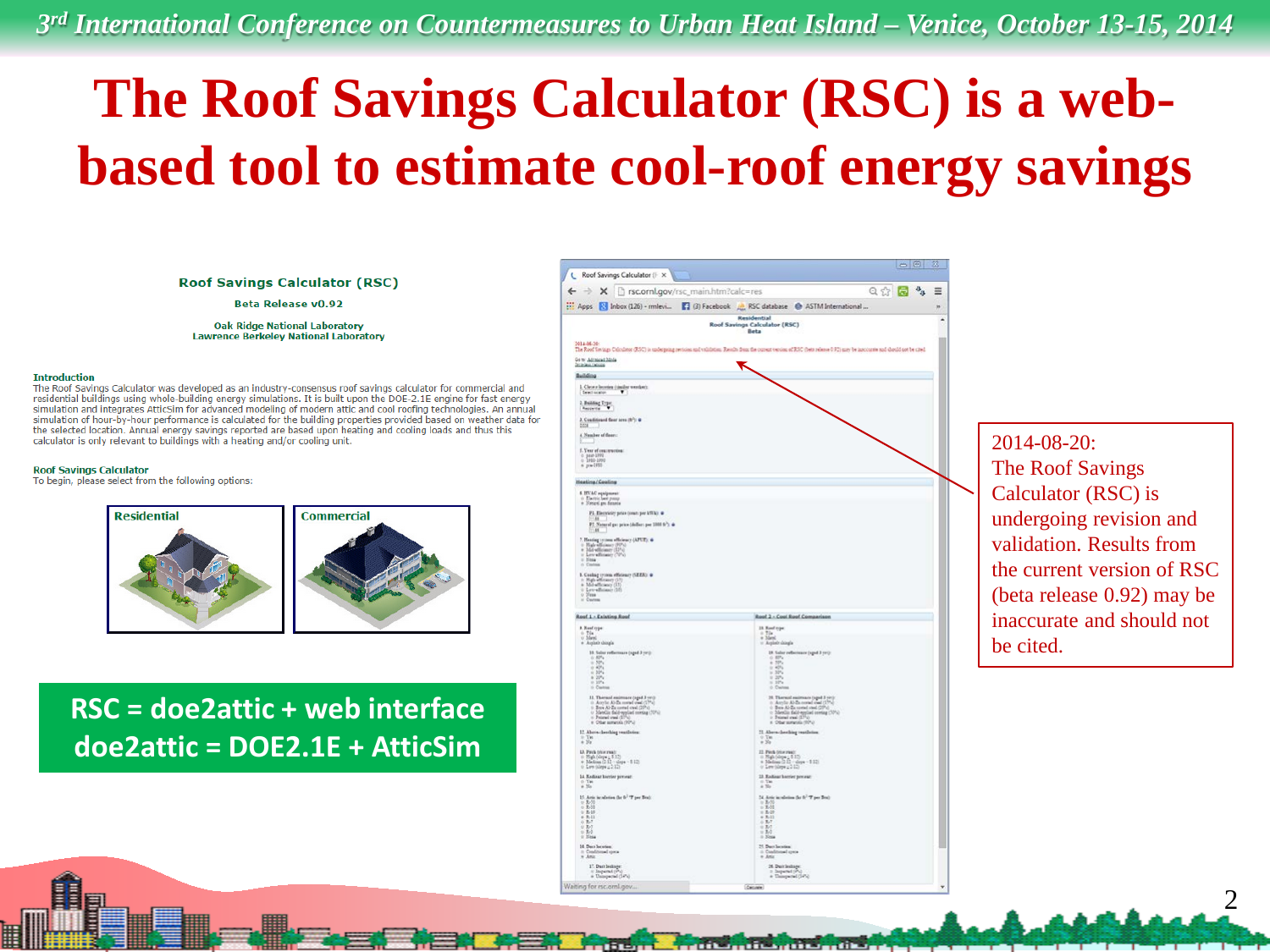### **RSC uses doe2attic, a modified version of DOE-2.1E coupled with AtticSim**

- DOE-2.1E is used as the whole-building simulation program to take the ceiling heat flows and duct losses calculated by AtticSim and simulate their effects on the building's heating and cooling energy use
- AtticSim is a detailed simulation program to model attic heat transfer, developed by ORNL starting in the 1990s
- AtticSim is an ASTM-certified procedure for estimating heat gain and loss through ceilings under attics (ASTM C1340/C1340M-10)
- AtticSim has been calibrated against measured data
- AtticSim runtime for two simulations of a two-zone home is 58 seconds with ducts in the attic, and 14 seconds without
- DOE-2 requires less than 5 seconds for the two annual building simulations, thus accounting for only 7-25% of total RSC runtime

<u> Institution (militäring)</u>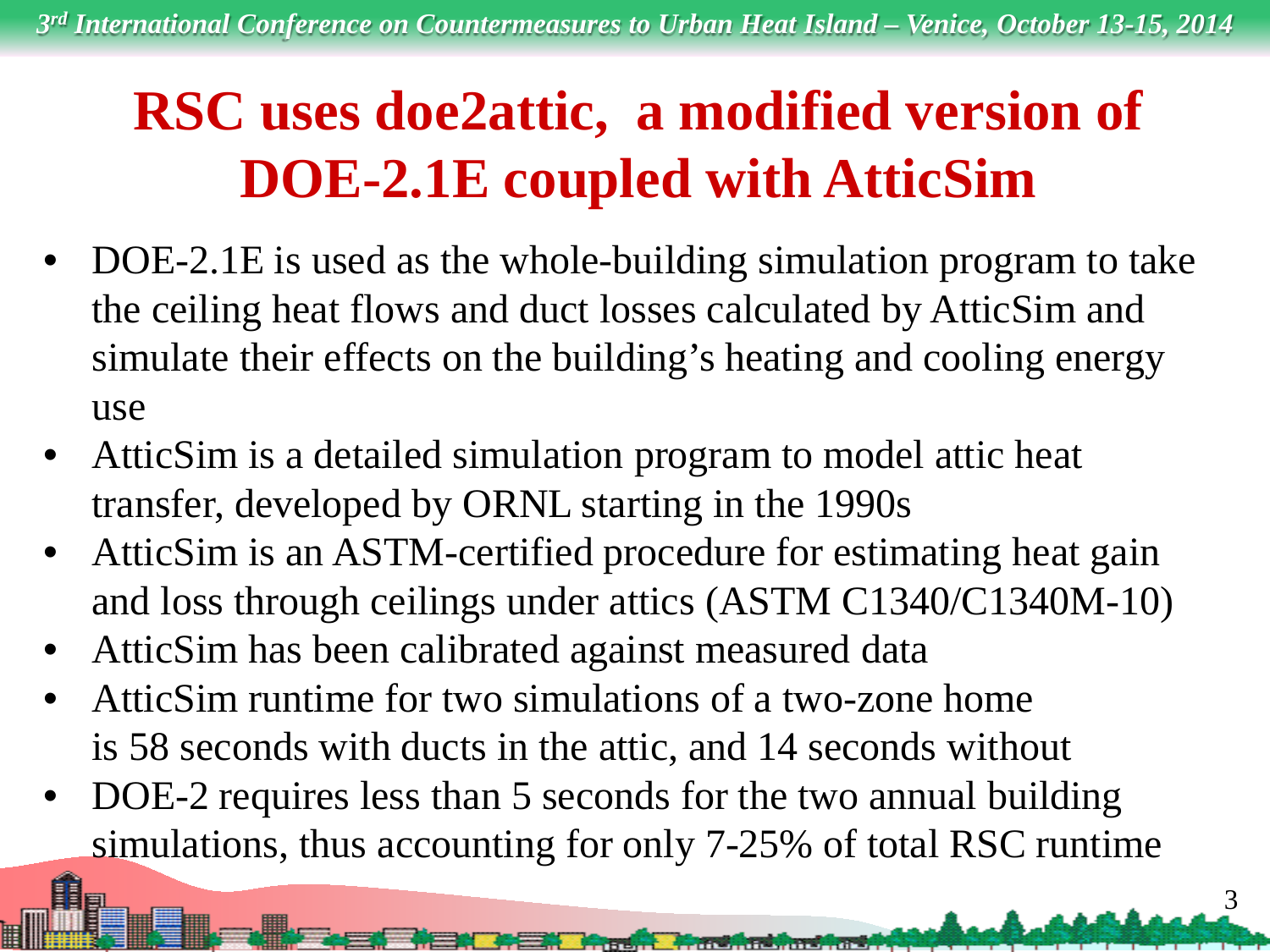### **Early benchmarking efforts validated AtticSim, doe2attic against southern California homes**



- single-family home
- direct-to-deck cool tile roof
- RSI-6.7 (R-38) batt insulation on attic floor

بماءة ورو

4

• tested August 2008 in Fort Irwin, CA

أحادث والمتحدث والمتحدث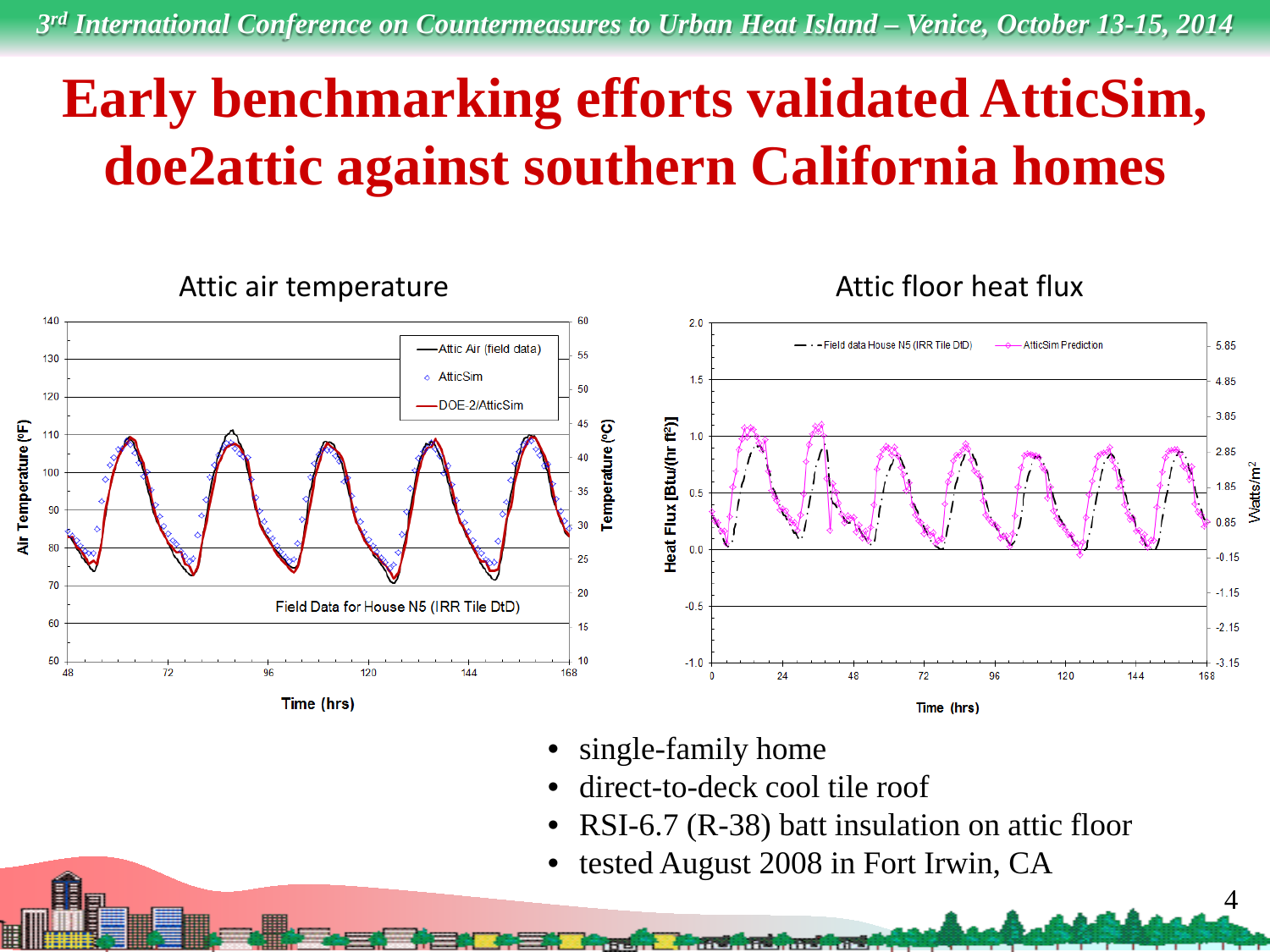## **RSC results diverged from earlier LBNL studies**



RSC v0.92 (2010) vs.

MICROPAS (Akbari et al. 2006):

- cooling savings  $\approx 1.4X$
- heating penalty  $\approx$  11X

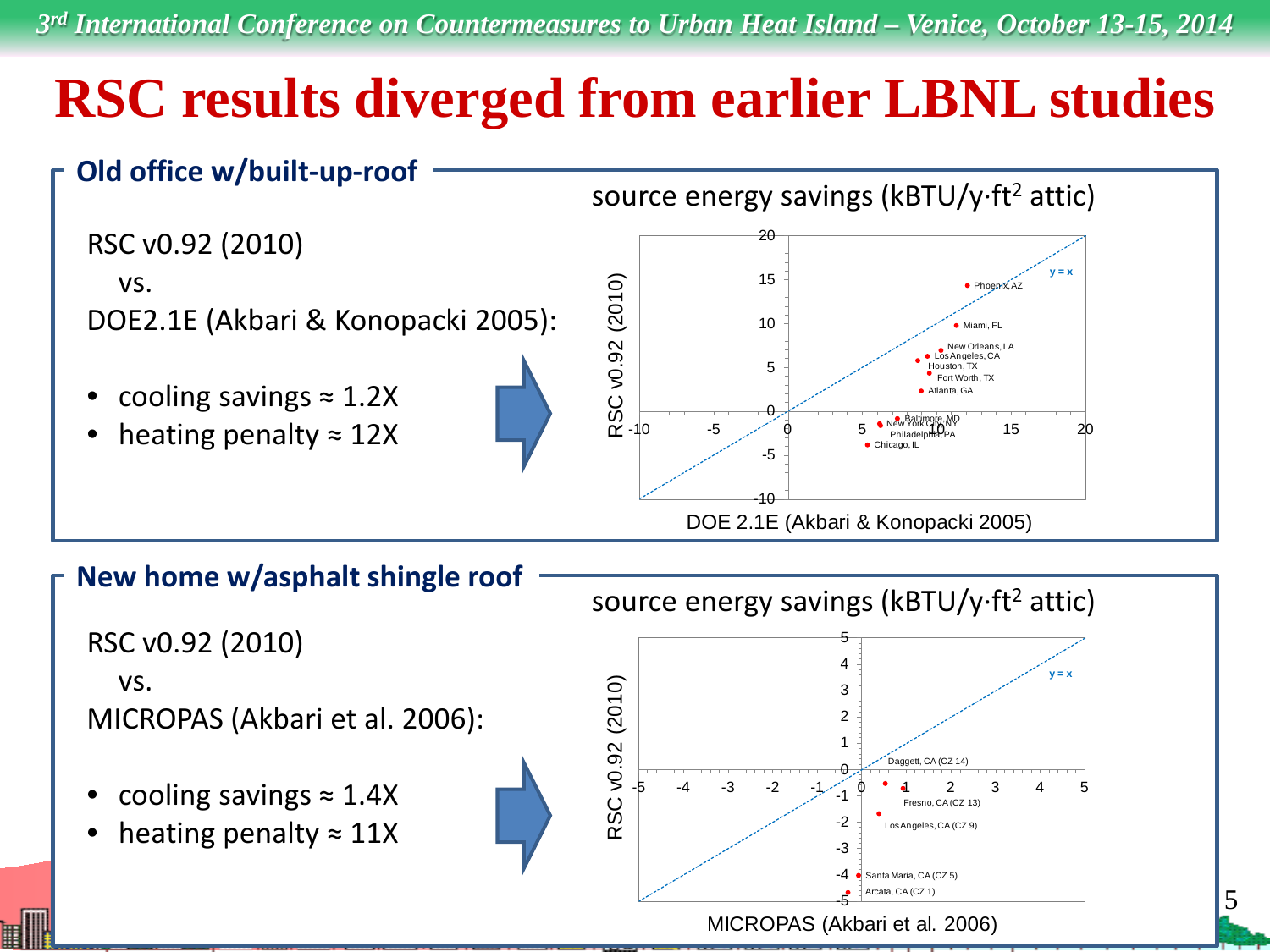## **Adding radiant heat transfer to attic model should** *amplify* **annual source energy savings**

**Old office w/built-up roof, unventilated attic, no ducts in attic**

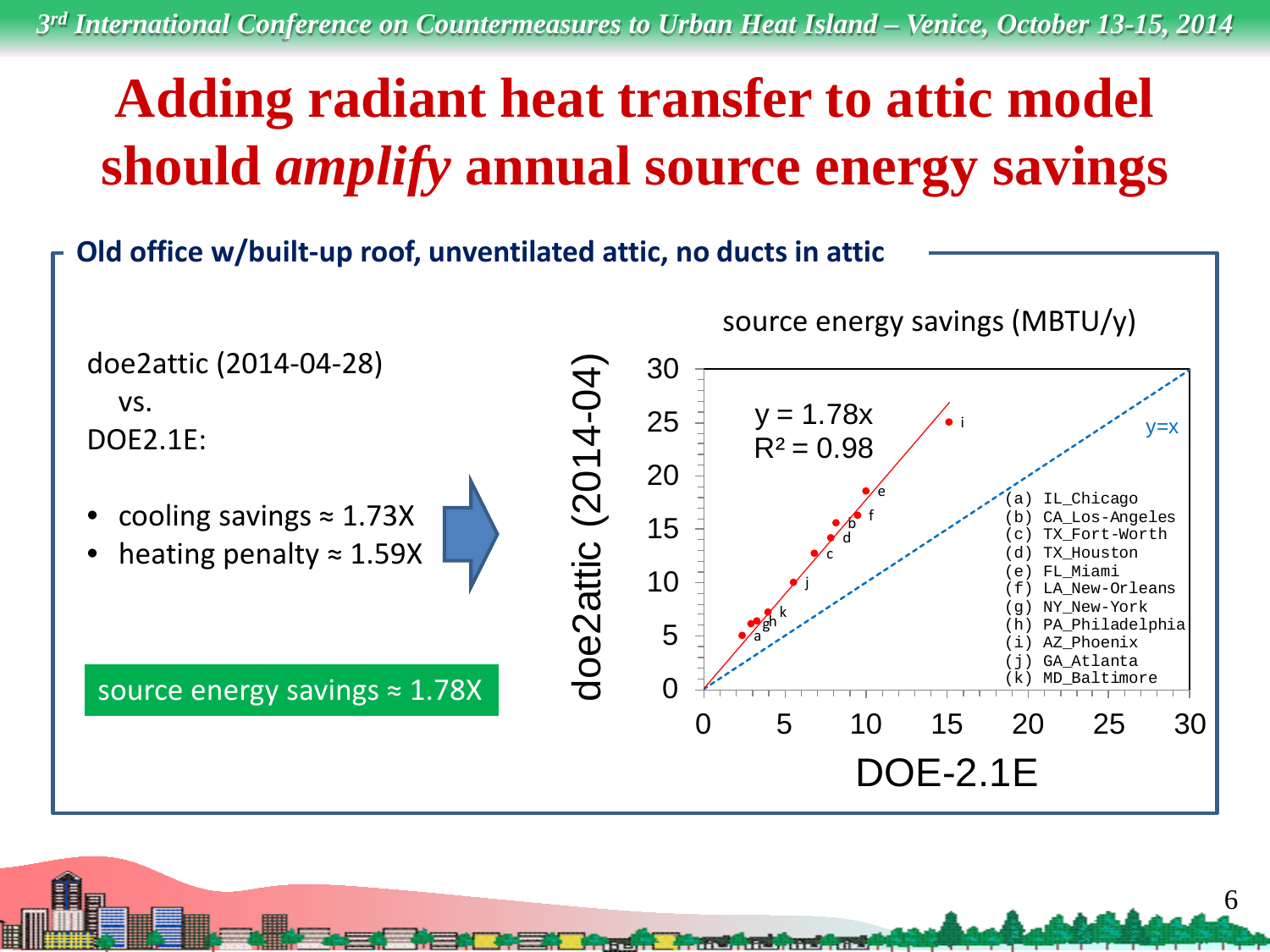### **doe2attic, EnergyPlus each predict % heating penalties, % cooling savings >> DOE-2.1E**

50 doe2attic (blue) and EnergyPlus (red) **doe2attic (blue) and EnergyPlus (red)** 40 30 20 ◆ doe2attic **EnergyPlus** 10 0 0 10 20 30 40 50 **DOE-2.1E unmodified**

**% Heating Penalties**



لماش وأحدثته ومحدث ويستخفى

**% Cooling Savings**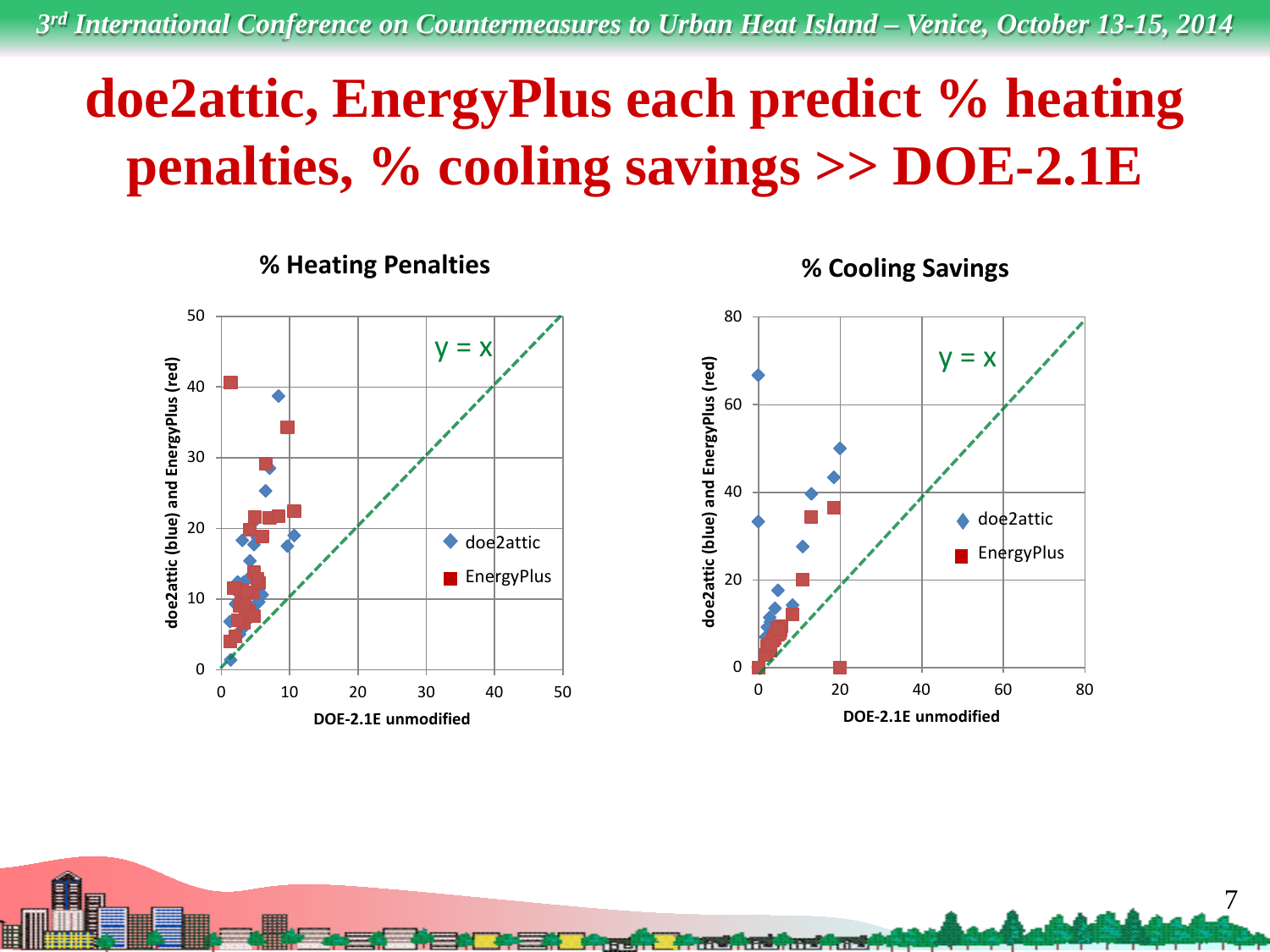### **Team has identified several issues (to date) with RSC 0.92**

| <b>Symptom</b>                                                                       | <b>Cause</b>                                                                                                      | <b>Resolution</b>                                            |  |
|--------------------------------------------------------------------------------------|-------------------------------------------------------------------------------------------------------------------|--------------------------------------------------------------|--|
| Attic temperatures did<br>not vary with amount of<br>ceiling insulation              | Mix-up between Conduction<br>Transfer Functions (CTF) in<br><b>AtticSim and Response</b><br>Factors (RF) in DOE-2 | DOE-2 RFs<br>converted to CTFs<br>when passed to<br>AtticSim |  |
| AC undersized in office<br>building                                                  | Order of zones in SYSTEM<br>did not match that in LOADS,                                                          | Input file correction                                        |  |
| Roof bottom, attic,<br>ceiling temperatures and<br>heat flows incorrect in<br>office | causing heat flows calculated<br>by AtticSim to be added to the<br>wrong zone                                     |                                                              |  |
| Unusual heat flow<br>timing in top of attic                                          | Arrays for duct elements in<br>AtticSim too small, causing<br>overwriting of heat flows                           | Arrays for ducts<br>expanded in AtticSim                     |  |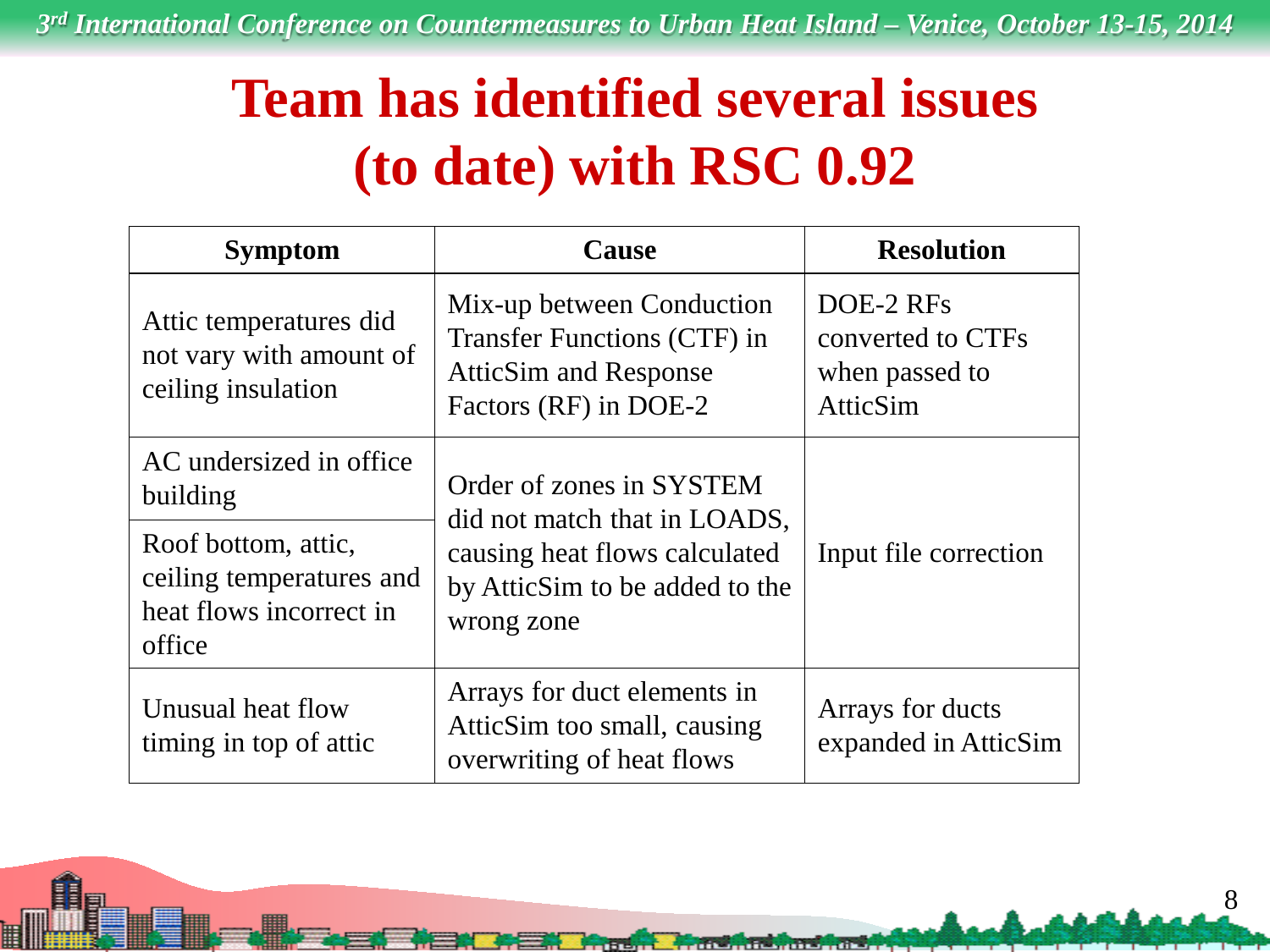## **Undersized AC in office building diminished cooling energy savings in RSC v0.92**

### **RSC v0.92 (2010), Fresno** Jul: old\_office\_wdroof, SR=20 Jul: old\_office\_wdroof, SR=60 Jul: old\_office\_wdroof (reduction) 80 41 hours > 24.4 °C 207 hours > 24.4 °C  $\overline{a}$ 50 80 Frequency 30 Frequency Frequency  $\overline{40}$ 30 20 20  $\overline{C}$ ő  $\circ$  $\circ$  $\circ$ 26.0 26.5 24.0 24.5 25.0 25.5 26.0  $0.2$  $0.4$  $0.6$  $0.8$ 24.5 25.0 25.5 Hourly room air temperature (°C) Hourly room air temperature (°C) Hourly room air temperature reduction (°C)

### **doe2attic (2014-03-30), Fresno —** *fixed*

Jul: old\_office\_wdroof, SR=20





Hourly room air temperature (°C)



 $1.0$ 

Hourly room air temperature reduction (°C)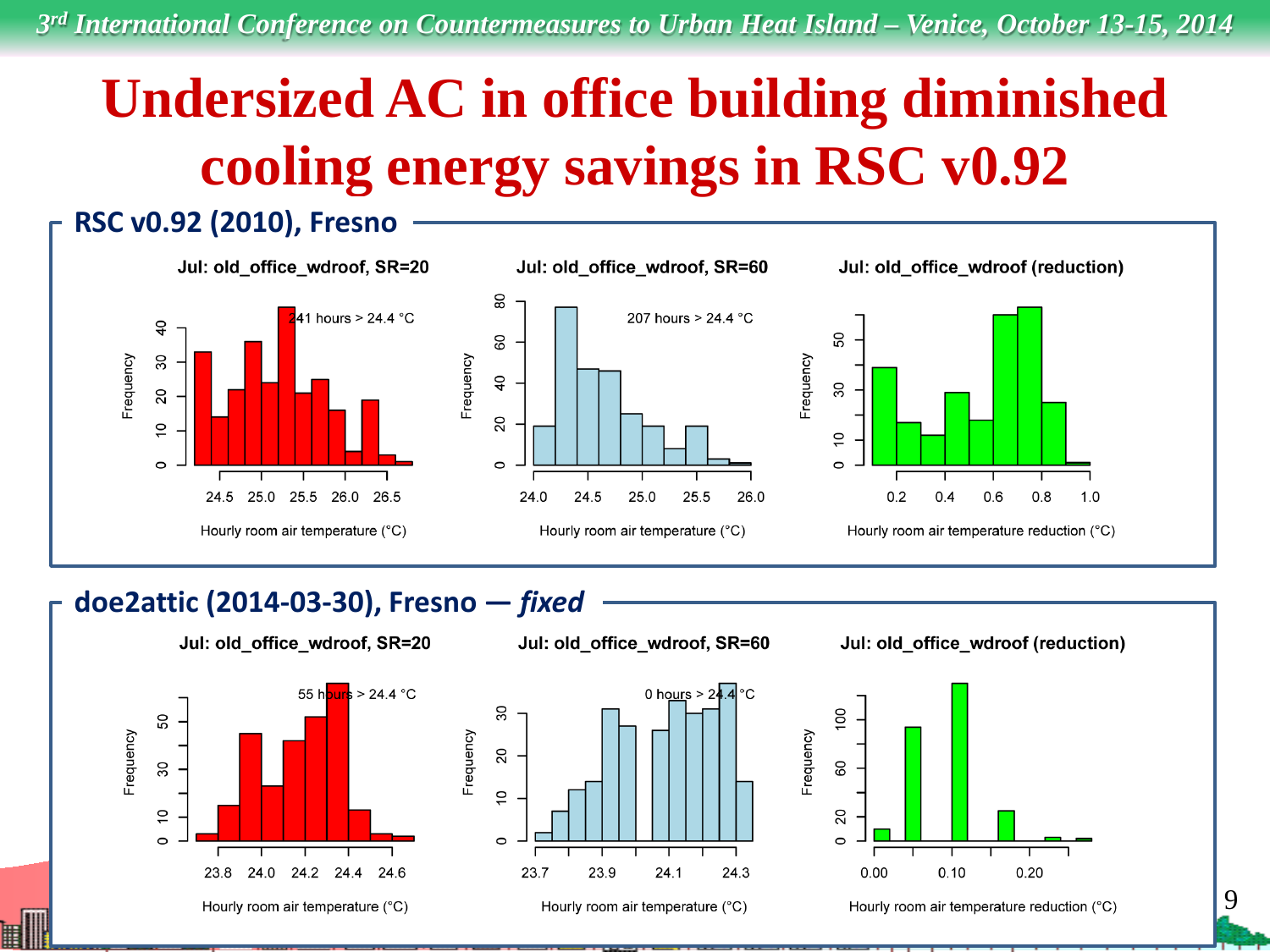## **Office building's roof bottom, attic, ceiling temperatures and heat flows were incorrect**



**doe2attic (2014-03-30), Fresno —** *fixed*

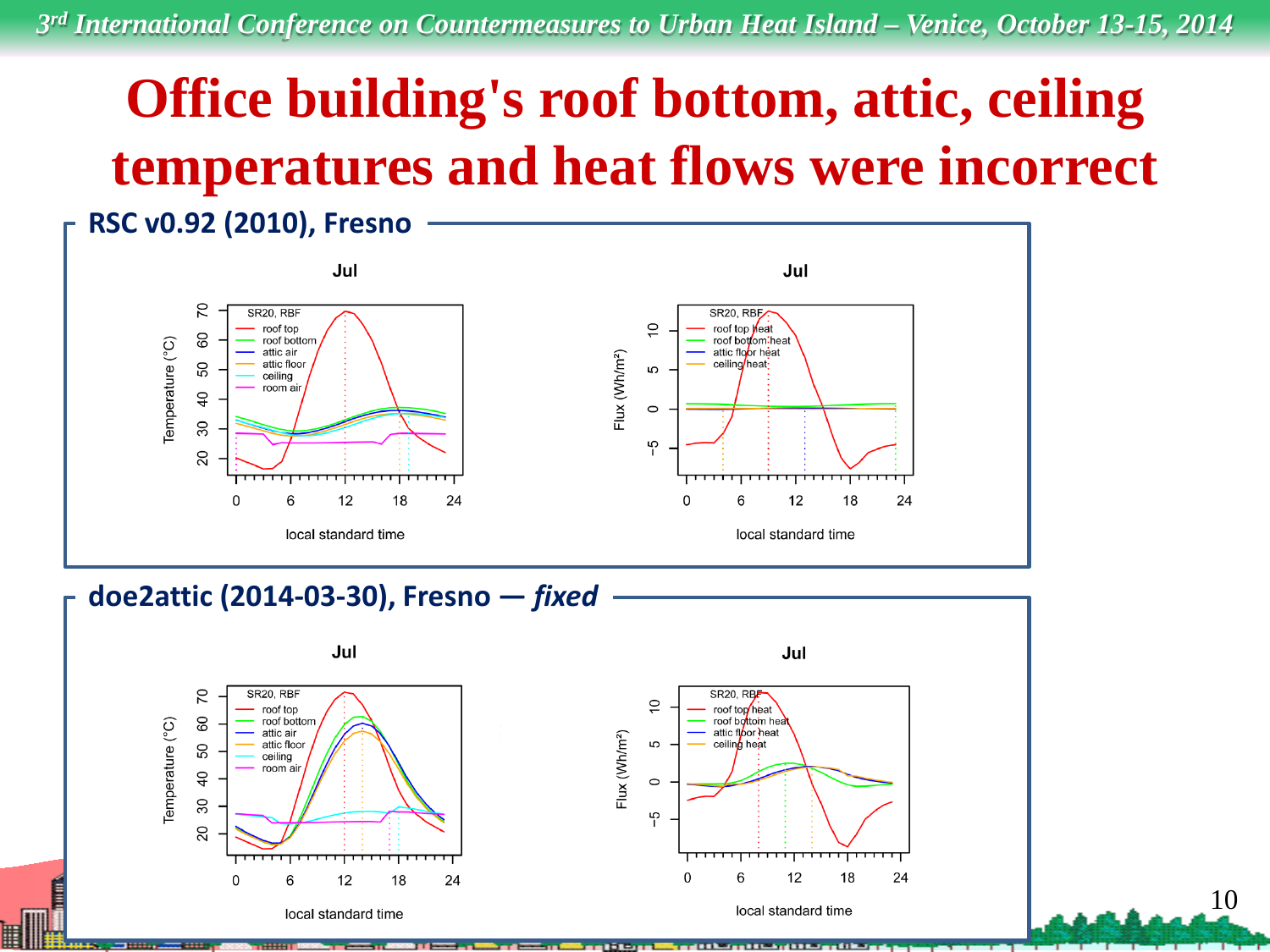### **Home's attic-floor heat flux peaks at 10:00 LST, about 4 to 5 hours earlier than expected**



### **Issue appears to be fixed in latest runs (September 2014).**

والأوي فمقدى متدقيهن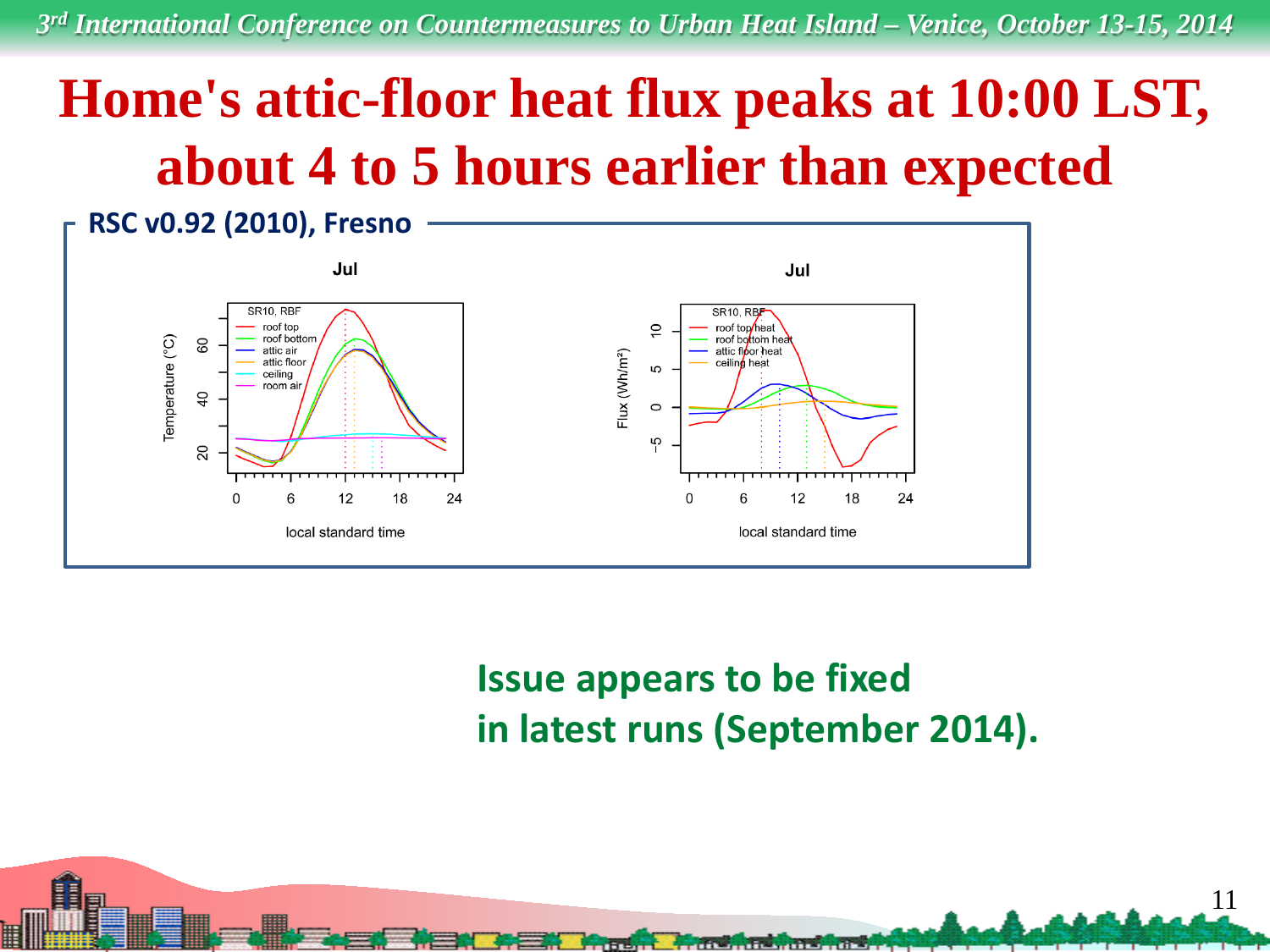### **doe2attic is being validated against measurements from Fresno cool roof study (Rosado et al. 2014)**

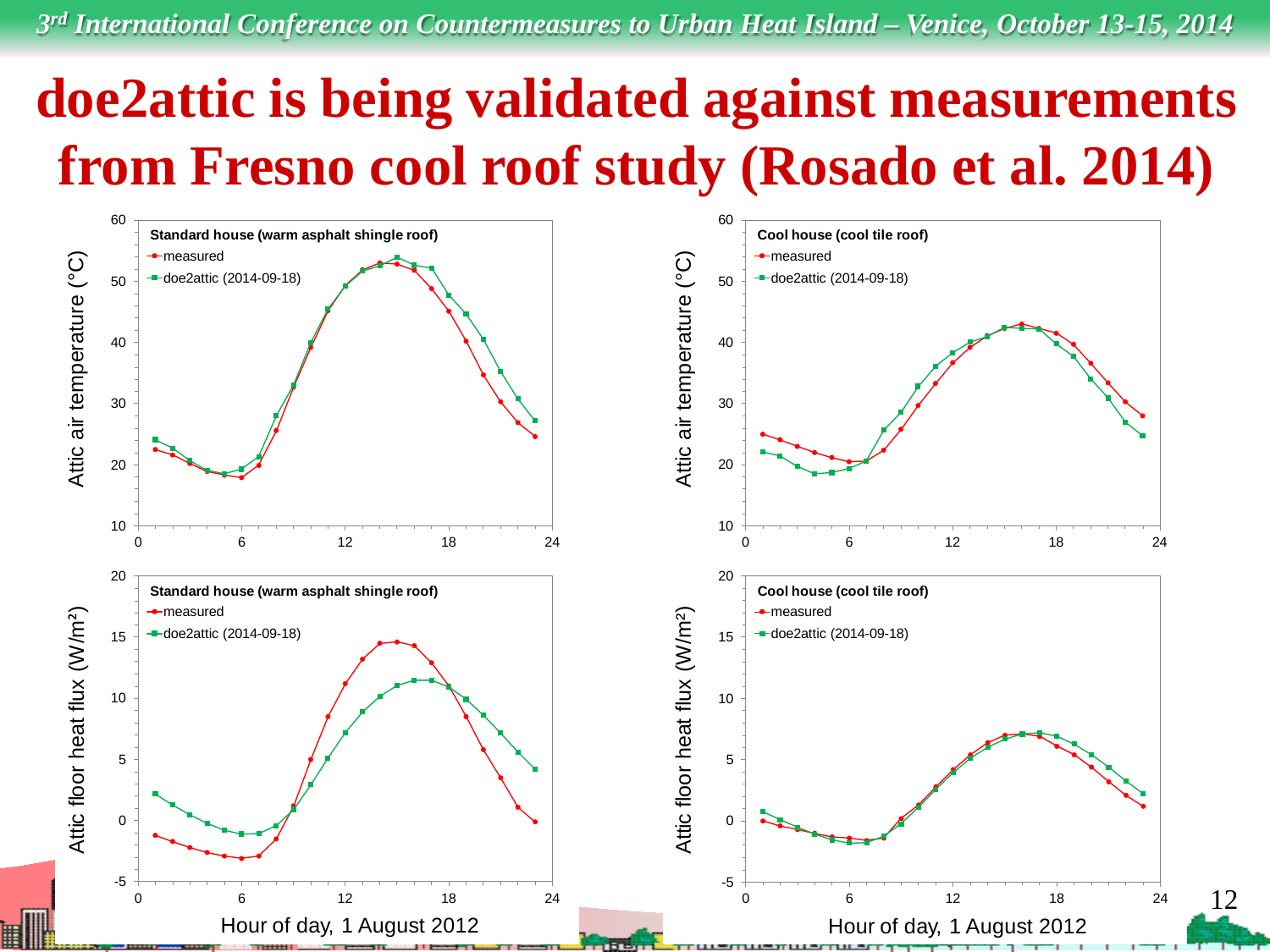### **We seek to repair and validate RSC this fall, release update in 2015**

- All identified problems have been resolved
- Continue review of code (e.g., for reasonableness of local heat transfer coefficients)

<u>ing an air am faoineach a bha a</u>

- Evaluate magnitudes, timing of temperatures, heat fluxes, energy uses, energy savings predicted by doe2attic
- Validate doe2attic against Fresno home measurements
- Release RSC v1.0 in 2015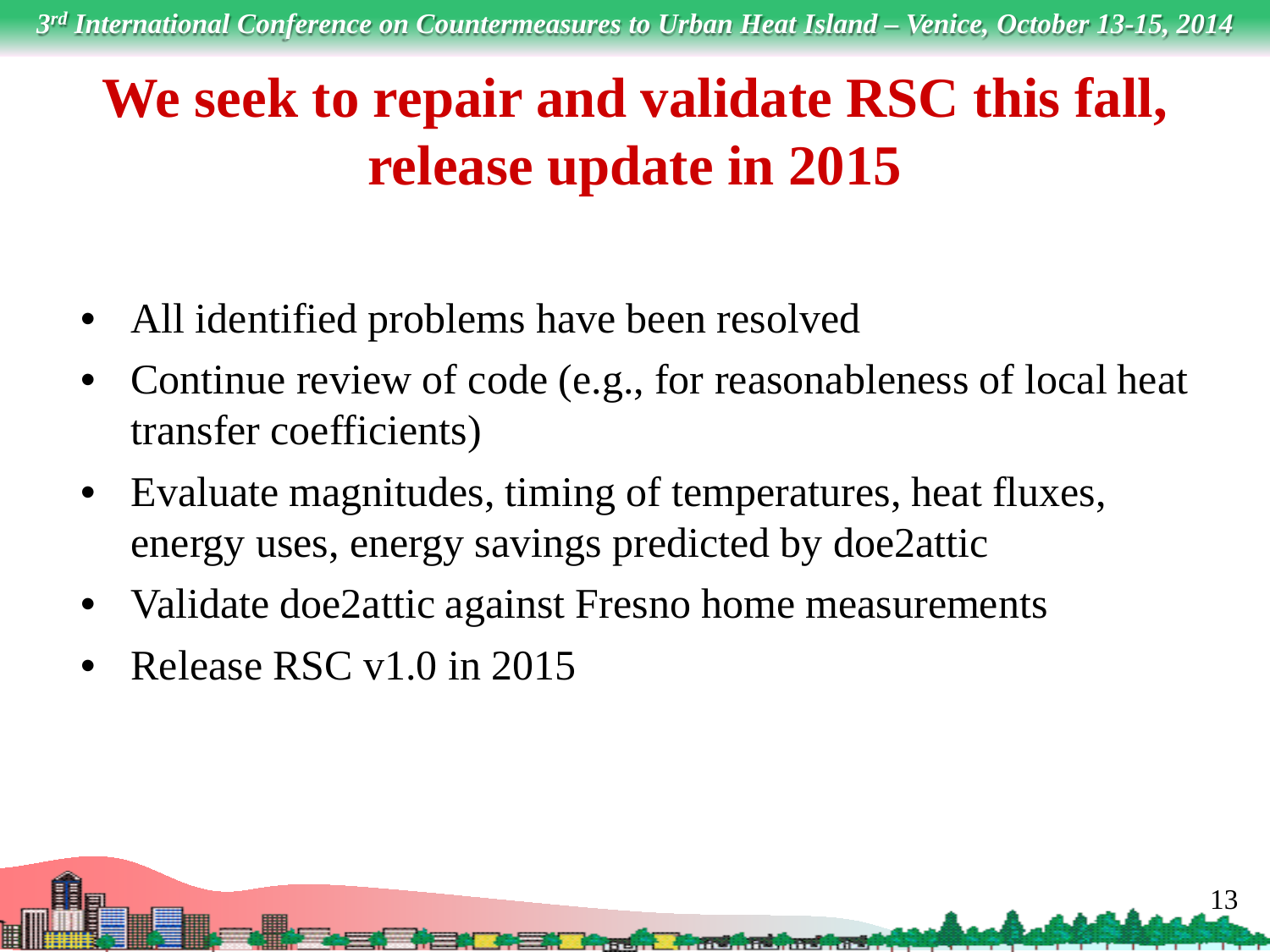### **Thank you**

and and

**Processing and Processing**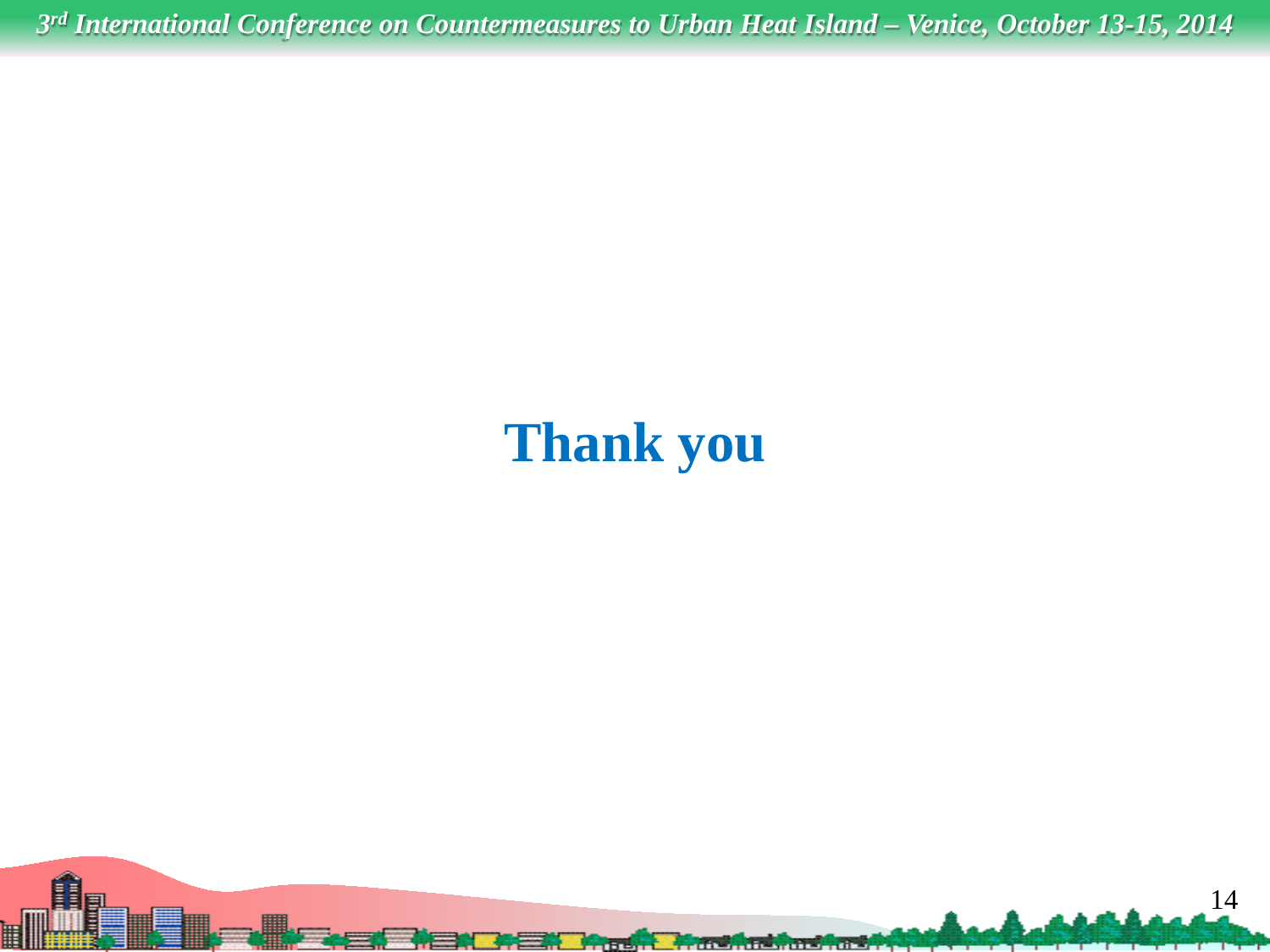### **SUPPLEMENTAL SLIDES**

يهوم أسمأ أنأي واستعفائي واستقطووها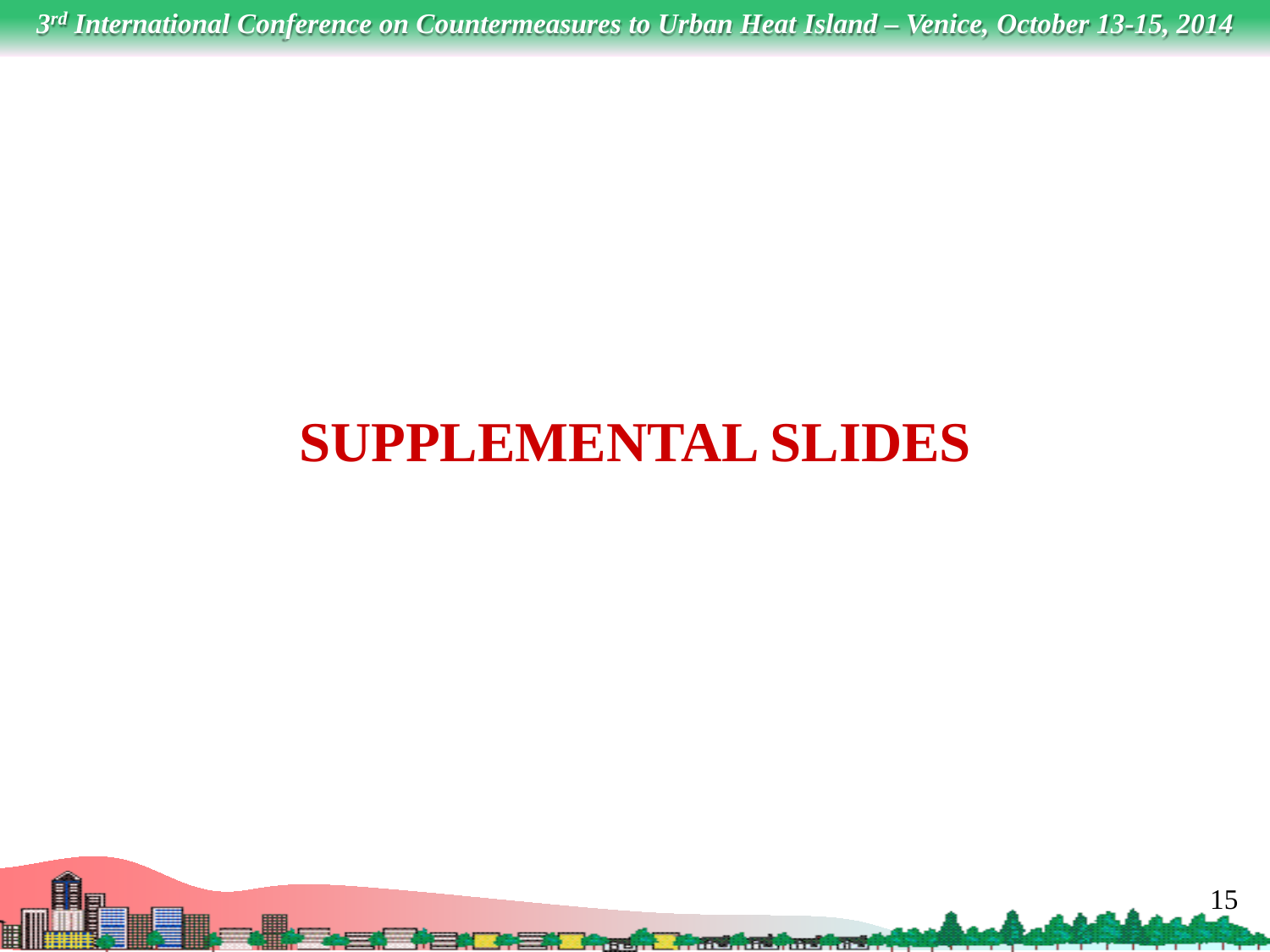### **Why doe2attic (DOE-2.1E + AtticSim) instead of EnergyPlus (i/ii)**

- AtticSim is an ASTM standard (C1340 / C1340M-10)
- AtticSim has better algorithms for modeling the attic and ducts
- DOE-2 runs up to 80 times faster in calculating the building loads, thus minimizing RSC runtime
- The authors are intimately familiar with AtticSim and DOE-2 and able to modify them as needed

**Berta Provincia a contra**